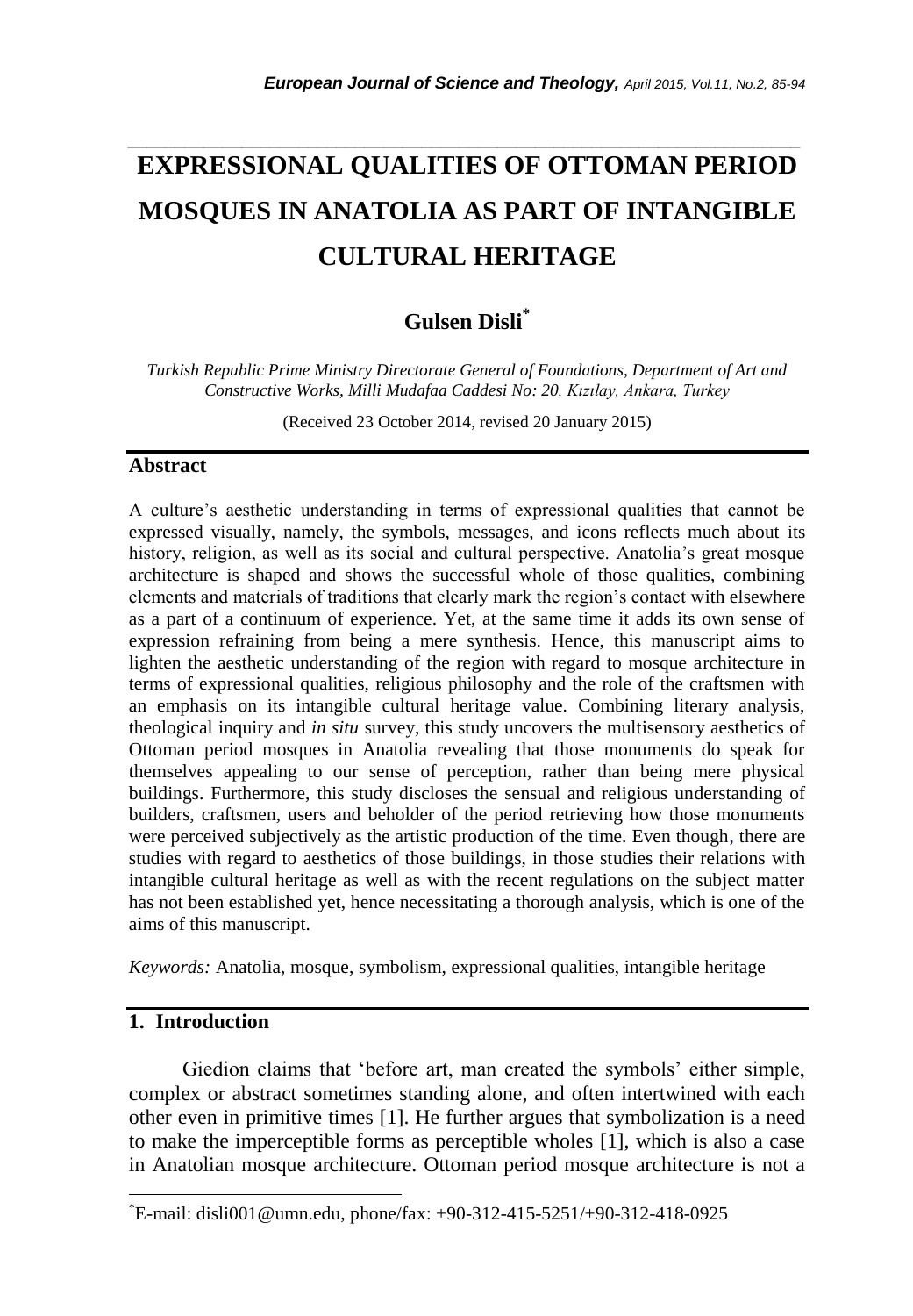style emerged suddenly; rather it has been affected from the styles and symbols of previous civilizations such as Seljuk and Principalities and from regions like Middle East, Central Asia, Europe, and even Far East. Yet, it reinterpreted all those styles according to the needs of the time, Imperial understanding and religious philosophy of the period. Iconographical symbols used by many civilizations in the history, sometimes with different meanings continued to be used in Ottoman period as well, with their new meanings. As in all periods and regions, and in Anatolia as well, craftsmen constructed buildings and engraved decorations skilfully. Hence, it is not much possible to think craftsmen independent from the architecture. Customs and faiths of a society affect the craftsmen, and in turn, craftsmen reflect the social structure of a society in his masterpieces [2]. Similarly, Dion suggests that "art is based on the ideas of artists - otherwise "art" is not an art and "artists" are not artists" [3]. Expressional qualities such as symbols, icons, and meanings are reflected mostly in the decorations of craftsmen. In Ottoman period the craftsmen and architects were raised in a craft-apprentice system and with the effect of this system, especially in Classical period the Ottoman craftsmen searched for the beauty and love of Allah and tried to reflect it into his art, by creating a kind of mystic integration with Allah [2, 4-5]. In this period, the craftsmen engraved scripts and verses from Quran on the walls and domes of mosques to catch the aesthetic pleasure [2, 6] and a kind of an abstraction was used instead of pictures from nature or any kind. The aim was to reach to the invisible beyond the visible with his motives and scripts.

Hence, in this manuscript first, some of the expressional meanings associated with Anatolian mosque architecture such as light, geometry, form, and decorations have been introduced and evaluated briefly and then their importance with regard to representing the culture"s and region"s intangible heritage is evaluated.

## **2. Case studies - expressional qualities in Ottoman period Anatolian mosques**

The idea of aesthetic is ancient. Yet, the origin of aesthetic as a separate discipline different from philosophy was set up not earlier than the  $18<sup>th</sup>$  century with the studies of German thinkers such as A.G. Baumgarten, G.W. Leibniz, and E. Kant [7]. Whereas, as Pentcheva [8] argues "for the most part, the scholarly analysis of architecture regards buildings as static entities" refraining from retrieving their linkage with aesthetics and with imperceptible wholes disguised behind that static existence. Contemporary awareness of the importance of the subject matter is growing. A few eminent scholars such as Jale N. Erzen, Beyhan Karamağaralı, Nakış Karamağaralı, Leyla Baydar, Valerie Gonzales, Beşir Ayvazoğlu, Selçuk Mülayim, and Orhan Cezmi Tuncer have anticipated some aspects of aesthetics in Islamic architecture, which are among the significant contributions to the development of the idea [5, 6, 9-14]. Yet, this is the first work to investigate the relation of aesthetic aspects and qualities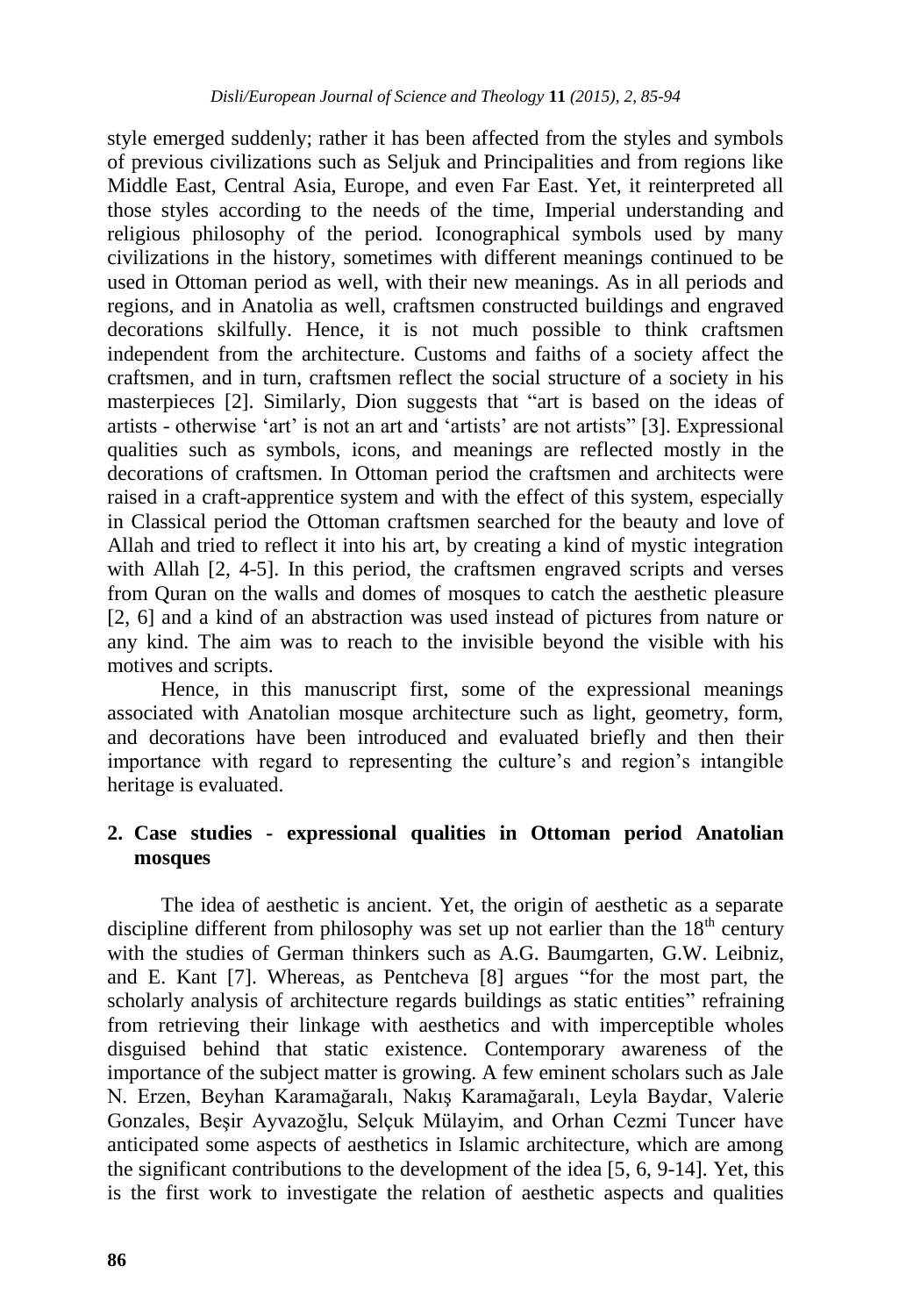observed in Ottoman mosque architecture in Anatolia with intangible cultural heritage as integrated whole.

In Anatolian mosque architecture, light, geometry, form, wall paintings, scripts, stone engravings and such qualities are used not only for visual but also for their expressional values. These qualities tell another story in many ways. Among those expressional qualities, in Anatolian mosque architecture, *geometry* and *forms* are used extensively in terms of language of symbols. For instance, Karamağaralı describes the octagonal drum transition of the dome as the representation of the sky; the square and rectangular base as the symbol of the earth; and the stalactites as the symbolization of descending of celestial space towards the earth [9]. The most distinctive feature of Ottoman period mosques is that, it represents the unity/integrity/completeness with the "dome". Here, by collecting the whole interior under a dome, it is aimed to symbolize the "Tawhid" – oneness - of Allah, in other words reaching to Him by praying to Him in His House under His Celestial Sky-dome- and thus catching the integrity and completeness [10]. Erzen interprets the relationship between dome and square forms of the  $16<sup>th</sup>$  century Ottoman architecture as the "principle of constant change within permanence". To her, "square or rectangular form symbolizes the directionality and is constantly moves within the permanent universe symbolized by the circle" [5].



**Figure 1.** Views from the pool of: (a) Bursa Great Mosque, 14<sup>th</sup> century; (b) Edirne Selimeye Mosque,  $16^{th}$  century; (c) Kütahya Great Mosque,  $15^{th}$  century.

In Ottoman architecture, the fundamentals brought about by Holy Quran gave rise to the form of the mosque. In Quran and Hadiths "Arş" in other words the "Throne" meaning "Divine Sovereignty, Dignity" is the most important one of these fundamentals [10]. Allah rules the world and Throne is the highest point of the Cosmos. There is a strict relationship between the elements and formation of Islamic mosque and the verses of Quran. For instance, the fountains and pools inside the mosques are highly related with the verse Hud:7 – "and HIS Throne was upon the water"- [15] and the abundant use of polygonal forms in the mosques such as in the drums is also related with the verse Hakka:17 – "And the angels on the sides thereof, and eight shall bear the Throne of the Lord above them on that day" [10; 15, p. 491] (Figure 1).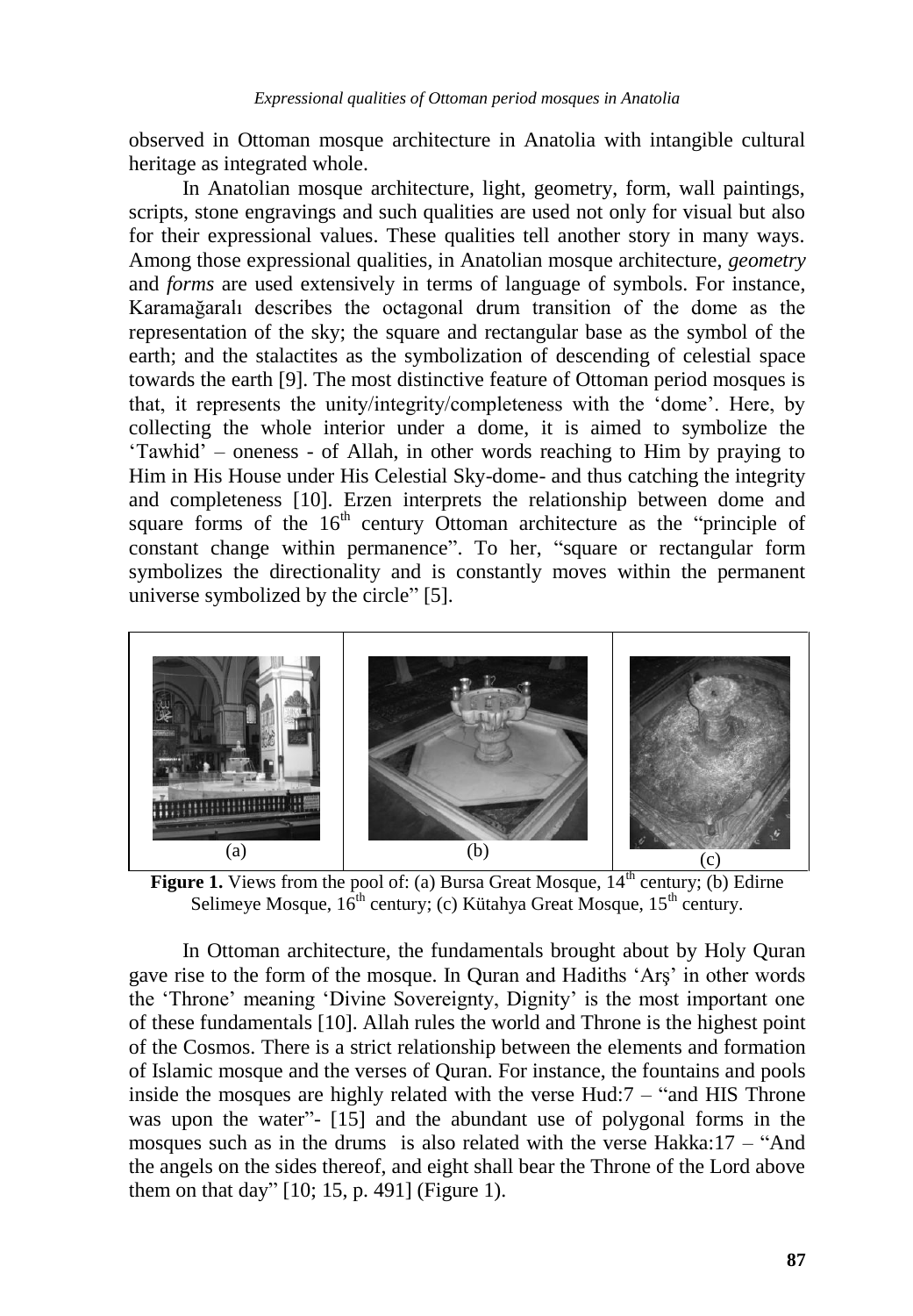In addition, there is a relationship between Throne and Mandala, which means circle, a kind of symbolic drawing, in Sanskrit language and used in Hindu and Buddhist rituals in the form of circular diagrams to reach the cosmic and physical energy [10]. Mandala is also used as the representative of cosmos of a sacred area in which the gods dwell. In architecture Mandala is represented by circle and square, one within the other; circle meaning God, Cosmos, eternity, mystical life and world of eternity and square meaning, world, and material life [10] (Figure 2).



**Figure 2.** Mandala symbol on the entrance of Edirne Selimiye Mosque,  $16<sup>th</sup>$  century.



**Figure 3.** Candle handlers on two sides of the mihrab in: (a) Edirne Selimiye Mosque,  $16<sup>th</sup>$  century and (b) Istanbul Süleymaniye Mosque,  $16<sup>th</sup>$  century.

Similarly, *light* is used not only to illuminate the space but also for its symbolic meaning. Karamağaralı argues that the candle handles located on both sides of the mihrab of the mosques symbolize the 'light' and 'luminous' attributes of "Allah" reflected on the spaces and elements thus sanctifying it [9],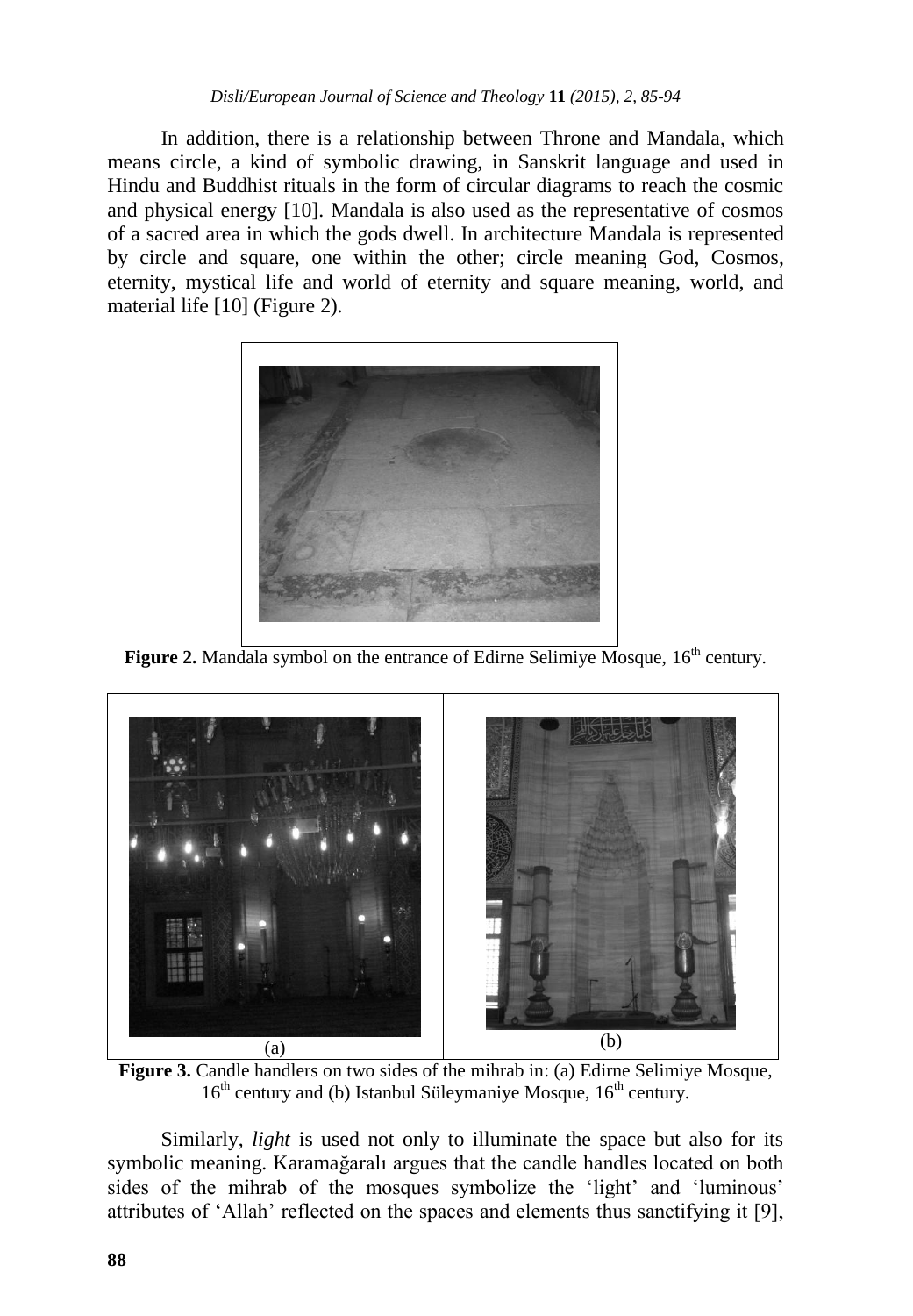as well as, candle used as the light source in mosques symbolizes the "divine light' [16]. On the  $35<sup>th</sup>$  Light Verse of Surah an-Nur of Quran it is written that [15, p. 293]: "God is the light of the heavens and the earth! The likeness of HIS light is a niche in which there is a lamp - the lamp is in a glass, the glass as, as it were, a glittering star; it is lit with from a blessed tree, an olive is neither of the east nor of the west; its oil would well-nigh give light although no fire touched it, Light upon light! God guides to HIS light whom HE pleases…"

Thus, this divine light is carried into the mosques with the help of candles and candle handlers (Figure 3). A similar attitude with regard to usage of light with a different symbolic meaning is also observable in European Baroque architecture. Bernini was the great inventor of the illusional decoration and the dramatic light, whereas Borromini and Guarini used architectural form itself to imply the expressional qualities [17]. Manipulation of light to enhance the richness of the interior and to draw attention to the sculptural and painting decorations was an important feature of that period [18]. Bernini"s representation of Saint Terasa in Cornaro Chapel, Santa Maria Della Vittoria, Rome, is a good example of illumination of an enframed sculpture and making it fully visible as if inviting the viewer to participate in the vision [19]. Furthermore, in Bernini"s S. Andrea Quirinale, with the opening of an oculus in the vault and use of lantern, a new source of light is provided to focus on the whole iconography [20].



**Figure 4.** (a) Dome of Afyonkarahisar Başçesme Mosque, 15<sup>th</sup> century - at the center Surah Ihlas and at the periphery the script of Kalimah at-Tawhîd and (b) a view from the dome of Süleymaniye Mosque in Istanbul,  $16<sup>th</sup>$  century.

*Wall paintings* and *calligraphy* are the other expressional qualities used extensively in Ottoman mosques. In Classical period, calligraphy was an important component in mosques. In this period, in addition to the use of tile as decorative element, there was an increased use of scripts especially on the wide cornices, dome centres and skirts and in the oval medallions hung on the first level windows [21]. The art of calligraphy had a distinguished place in the Ottoman Empire, especially in the capital city of Istanbul. There is a strong relationship with the use of scripts as the decorative element in the mosques and symbolizing the dominance of Islamic beliefs. For instance in many mosques on the walls, cornices, mihrab or domes the verse of Ayet-el Kürsi, Surah Al-Fatır,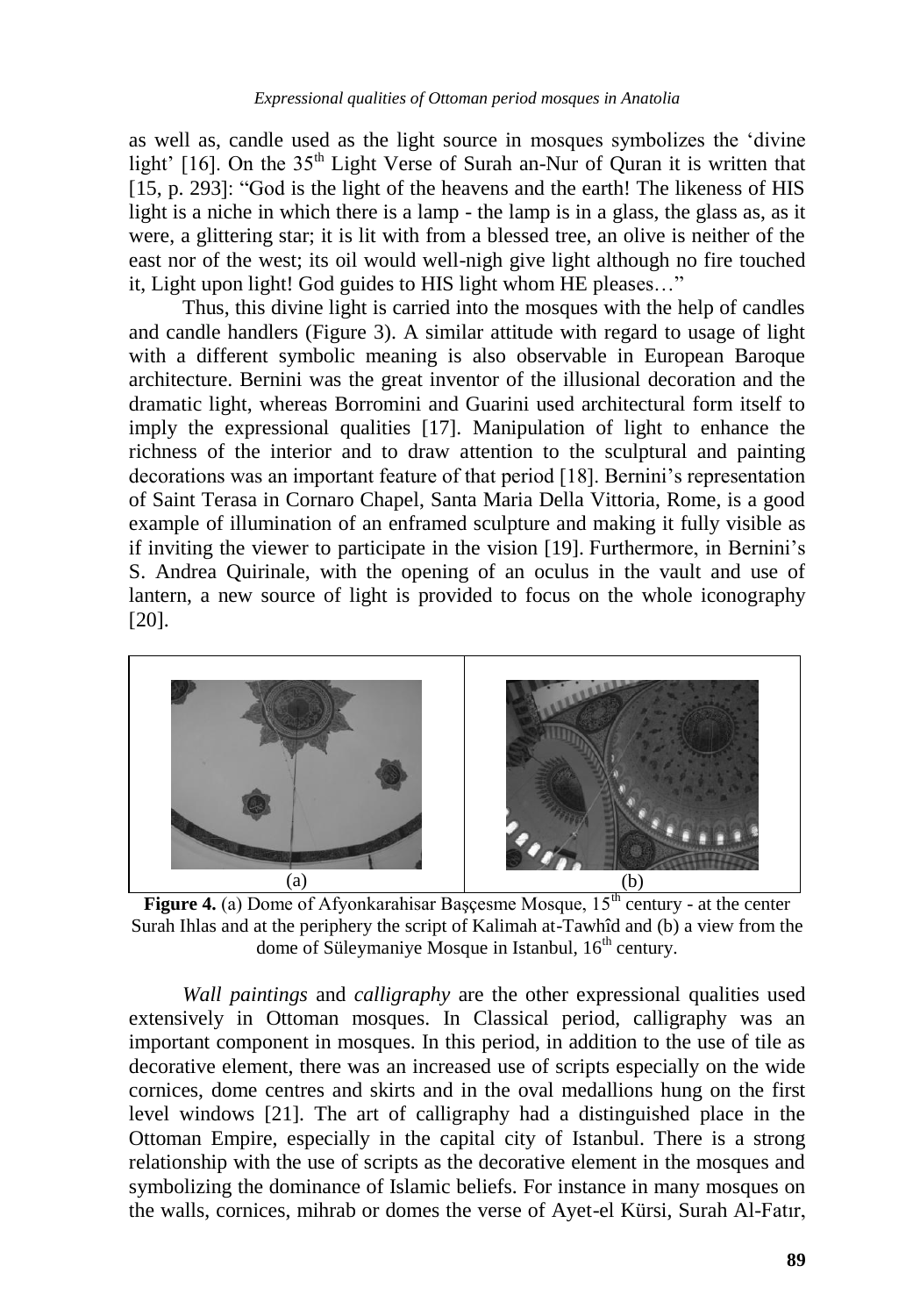the Surah Ihlas, scripts of the names of four Caliphs, Allah and Mohammed, and other scripts are written representing the dominance of Islamic focal of architecture in Ottoman period (Figure 4).

As for the wall paintings, in Classical period geometric decorations and hatai and rumi motives were the most predominant elements. Yet, in Ottoman Baroque period different from Classical period, flower motifs in the vases, motives from nature, Kaba, The City of Medine, mosque, kiosk depictions landscape paintings, ship depictions, flowers in medallions and such kind of wall paintings are observable [22] (Figure 5). Western influence has been accepted and absorbed in the 18<sup>th</sup> century Ottoman mosques especially in *stone engravings* and *decorations* where scallop, volute and leaf forms are expressed in a manner new to the Ottoman architecture [23]. In Baroque period mosques three-dimensional naturalistic floral ornaments with stylized rumi motifs and scrolls, shells, moulded cornices, concave-convex details were the predominant decorative features [24].



**Figure 5.** (a) Kaba depiction on the wall surface of Manisa Emir Hacı Hıdır Bey Mosque,  $18<sup>th</sup>$  century and (b) the upper part of the mihrab niche of Kütahya Great Mosque,  $15<sup>th</sup>$  century.

Mystical symbolism, which was used extensively in Ottoman culture especially in such fields as architecture, art, even in the clothes and behavior norms of daily life, was in this period a kind of expression between human and his Creator, Allah [25]. As an instance, according to Ism 'double vav (a character used in Arabic alphabet)" decoration symbolizes the 99 names of Allah, namely Asma-ul Husna, and acknowledged as the basis of invocation, which might be the intrinsic reason for its widespread usage in Ottoman period mosques (Figure 6). Because, in Arabic alphabet the numeric value of "*vav ( )*" character equals to six, and the double *vav* gives the value of sixty-six, which is the equivalent of the word *Allah* in *ebced* calculation – isopsephy - the practice of adding up the numerical values of the letters in a word to form a single number [25, p. 11].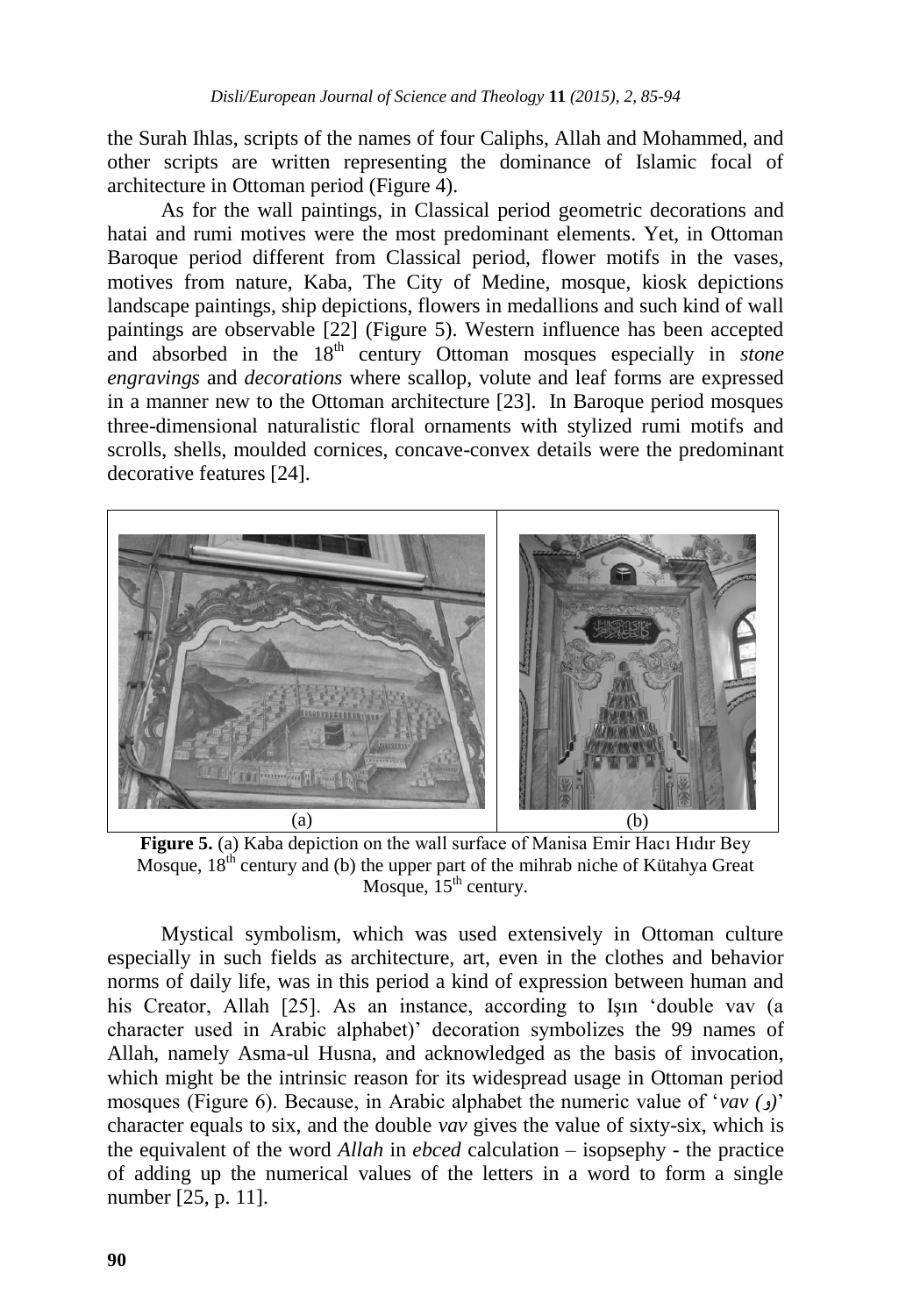*Expressional qualities of Ottoman period mosques in Anatolia* 



**Figure 6.** Calligraphy showing double vav engraving in Kütahya Great Mosque,  $15<sup>th</sup>$  century.

## **3. Discussion - evaluation of intangible cultural heritage studies in Turkey**

In Turkey what is defined as intangible cultural heritage includes oral expressions and traditions, performing arts, societal practices, rituals and feasts, knowledge and practices related to nature and the universe, and the handicrafts tradition [26]. UNESCO Convention for the Safeguarding of Intangible Cultural Heritage of 2003 was accepted in Turkey in 2006 with the Law No. 5448 on Approval of the Ratification of the Convention for the Safeguarding of the Intangible Cultural Heritage [26, 27]. Mevlevi Sema Ceremony and Arts of Meddah, Public Story Tellers were the first masterpieces included in the Representative List of the Intangible Cultural Heritage of Humanity in 2008, and up to now, there are in total eleven masterpieces with the latest inclusion, with seven others either being within the category of under process or pending files, waiting for their inclusion sooner [Lists of intangible cultural heritage and Register of best safeguarding practices, http://www.unesco.org/culture/ich/ index.php?lg=en&pg=00011#tabs, accessed May 20, 2014].

Before the acceptance of the convention, in legislations of Turkey there was no emphasis on intangible cultural heritage neither in the main preservation Act of 2863 (1983) nor in the Foundation Act of 5737 (2008) and in Foundation Regulations (2008) [Act of 2863, Law on Conservation of Cultural and Natural Property, 1983, http://www.mevzuat.gov.tr/Metin.Aspx?MevzuatKod=1.5.2863 &MevzuatIliski=0&sourceXmlSearch=, accessed February 10, 2014; Foundations Act of 5737, February 27, 2008, http://www.vgm.gov.tr/ icerikdetay.aspx?Id=168, accessed February 10, 2014]. After the acceptance of UNESCO Intangible Cultural Heritage Convention, a responsible body, which is Research and Training General Directorate of the Ministry of Culture and Tourism, was established in Turkey for the preservation and promotion of intangible heritage. Today in Turkey there are two inventory studies maintained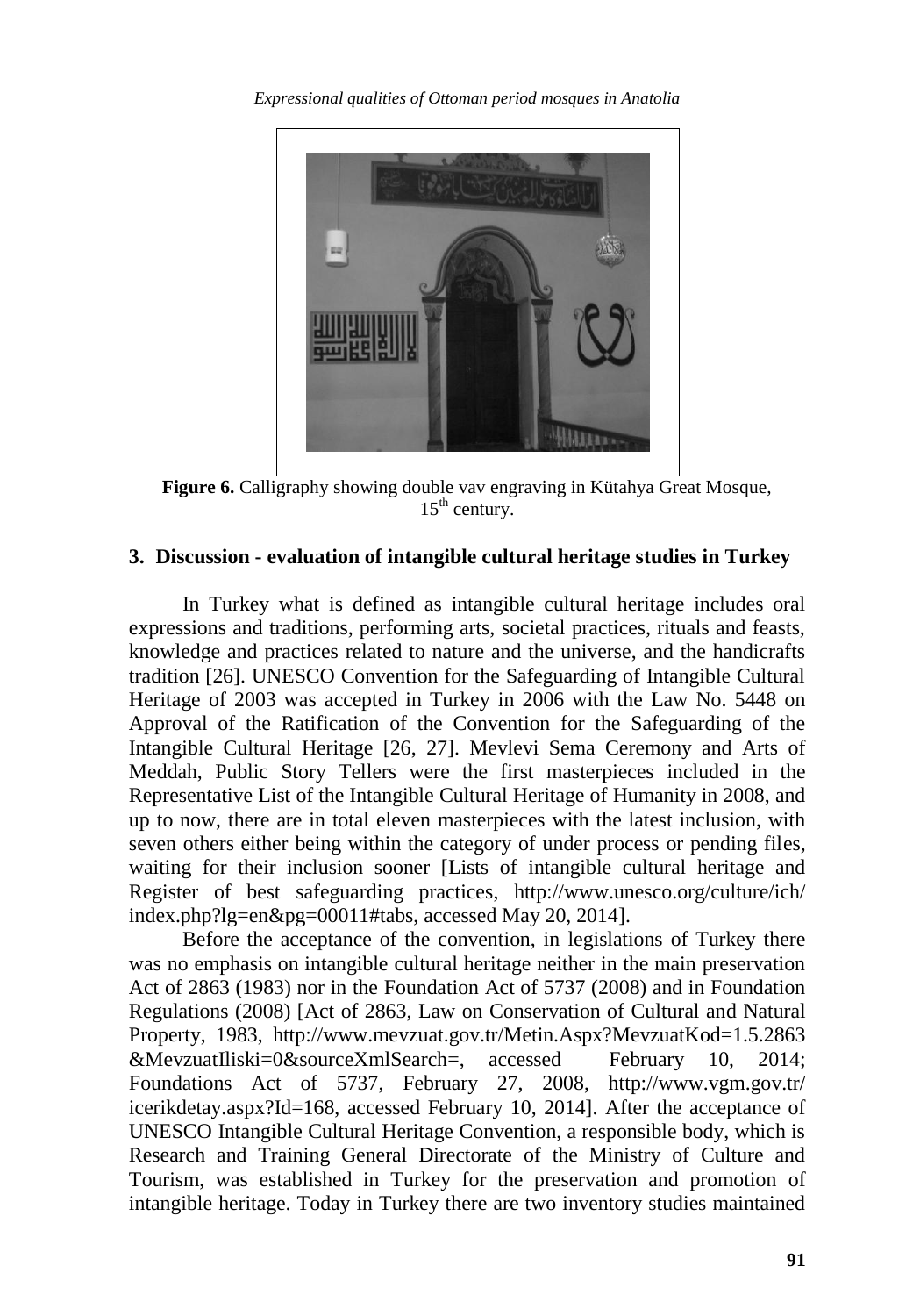by this Department within the context of intangible cultural heritage, which are Intangible Cultural Heritage National Inventory Project and Living People Treasury National Inventory Project. In addition, Intangible Cultural Heritage Administration Branch Directorate, which was established in 2007, and the Gazi University Turkish Folklore Research and Application Center as the scientific body have been implementing duties with regard to intangible cultural heritage studies in the country [26]. Furthermore, Board of Instruction and Education of the Ministry of National Education of the Republic of Turkey has placed courses for the sixth to eight grade students in primary schools in the fields of folklore, societal practices, folk arts, oral expressions, music, game, entertainment, and globalization and folk culture, aiming the safeguarding of intangible cultural heritage and transferring it to future generations [26]. Civil society organizations also arrange some projects and education seminars related to this field. As an instance, since 2008, Foundation for Conservation of Natural and Cultural Heritage (ÇEKÜL) organizes seminars in different cities on intangible cultural heritage to the local municipalities, increasing thus the awareness for neglected values [28].

Deacon et al. argue that "tangible heritage always has intangible significance" [29]. Such an opinion is quite to the point for our Anatolian Ottoman period mosque cases, as well. Yet, despite the increasing awareness of the preservation of those tangible historic monuments mostly conducted by Turkish Republic Directorate General of Foundation, meanings expressed by those monuments and values and meanings attributed to them by people, namely the intangible values and heritage, still has little attention. As an instance, many users of those sacred spaces do not aware of the intrinsic and invisible meaning of the pools located inside the mosques, and the candle holders on two sides of the mihrab. Similarly, few are known about the intangible usage of the Verses from the Quran engraved on the walls and inside the domes of the mosques. Much has been written about the architecture of the monuments, their decorations, materials used, and about their history, but very little about what they mean. As Oğuz points out that Turkey is making efforts to fulfill the requirements of UNESCO Convention on Intangible Cultural Heritage, yet it is still far from transferring all intangible heritage related activities in whole awareness to broader audiences [26].

Above mentioned expressional qualities observed in historic mosques are also parts of this intangible cultural heritage transferring messages from Islamic culture of their period of construction and even before, carrying deep meanings and are never merely decorative. It should be noted that "a full understanding of heritage can only be achieved through the study of the multiple reciprocal relationships between tangible and intangible elements" [30]. Hence, first, an awareness is to be gained and disseminated emphasizing their intangible cultural value among the people who will execute their conservation and among many others who are interested. In addition, during their preservation extra care is to be given for their survival. Finally, fake replicas for the sake of modern-historic integration are to be strictly avoided.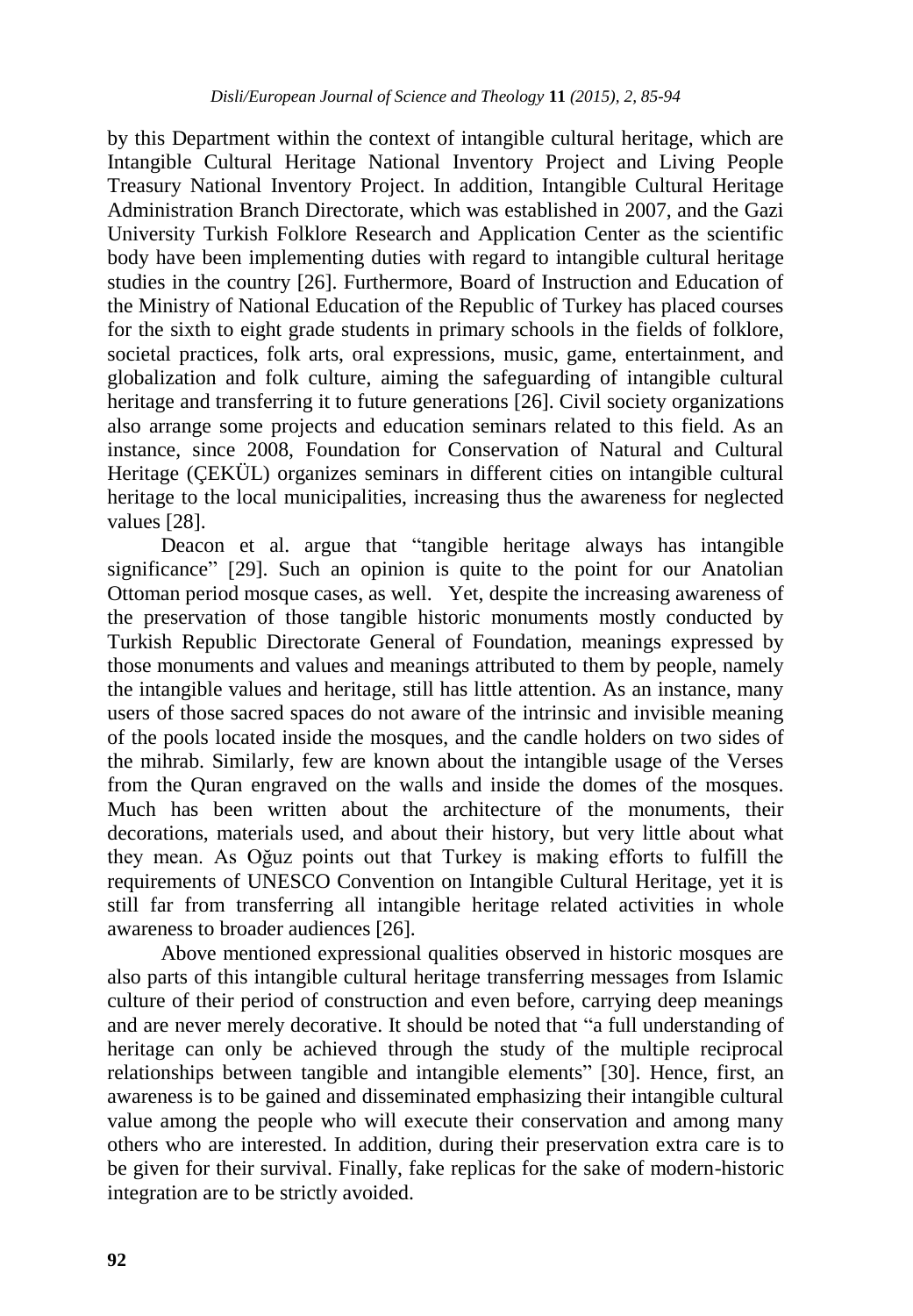### **4. Conclusions**

This manuscript has argued that the mosque - Islamic praying space - has a double value from the point of view of cultural heritage; it is valuable not only because of its rich architectural entity, but also because of its expressional qualities and association with sacredness, certain rituals and with socio-cultural heritage. Considering all these values, the mosque as the part of intangible cultural heritage can contribute to common collective memory. Hence, in this manuscript, it was attempted to explain how certain forms and qualities encountered in Anatolian mosque architecture reveal and reflect Islamic understanding, culture and basic values of the society, as well as craftsmen. It was also clarified basically the forms, decorations, geometries and architectural elements observed visually in historic mosques having certain deeper values and meanings. Finally, the developments in intangible cultural heritage studies in Turkey and their relation with the expressional qualities of mosque architecture with some suggestions towards their longevity and preservation were briefly described.

## **Acknowledgment**

The author would like to thank to Assoc.Prof.Dr. Nakış Karamağaralı for all her invaluable suggestions and critical review on the subject matter.

## **References**

- [1] S. Giedion, *The Roots of Symbolic Expression*, Deadalus. The Visual Arts Today **89** (1960) 26.
- [2] B. Karamağaralı, *Türk Kültüründe Sanatkâr Üzerine*, in *Erdem 27*, Aydın Sayılı Özel Sayısı-III, Türk Tarih Kurumu Basımevi, Ankara, 1997, 1153, 1159.
- [3] E. Dion, Leonardo, **24** (1991) 512.
- [4] B. Ayvazoğlu, *Osmanlı Estetik Dünyasına Bir Bakış*, in *Osmanlı X*, Yeni Turkiye Yayınları, Ankara, 1999, 21.
- [5] J.N. Erzen, *Islamic Aesthetics: An Alternative Way To Knowledge*, J. Aesthet. Art Critic., **65** (2007) 70.
- [6] J. N. Erzen, *Osmanlı Estetiği*, in *Osmanlı X.*, Yeni Turkiye, Ankara, 1999, 44.
- [7] L. Baydar, *Batı Tesirine Kadar Osmanlı Mimarisinde Estetik Kriterler*, Doctoral Thesis, "Gazi University", Ankara, 1986, 7.
- [8] B.V. Pentcheva, Gesta **50** (2011) 95.
- [9] B. Karamağaralı, *İçeiçe Daire Motiflerinin Mahiyeti Hakkında*, in *Sanat Tarihinde İkonografik Araştırmalar Güner İnal'a Armağan*, Hacettepe Üniversitesi Armağan Dizisi 4, Ankara, 1993, 256.
- [10] N. Karamağaralı, *Some Cosmic Motifs and Elements in Seljuk and Ottoman Architecture*, in *Erdem 27*, Aydın Sayılı Özel Sayısı-III, Türk Tarih Kurumu Basımevi, Ankara, 1997, 903, 905.
- [11] V. Gonzales, *Beauty and Islam: Aesthetics in Islamic Art*, I.B. Tauris Publishers, London, 2001.
- [12] O.C. Tuncer, Vakıflar Dergisi, **33** (2010) 114.